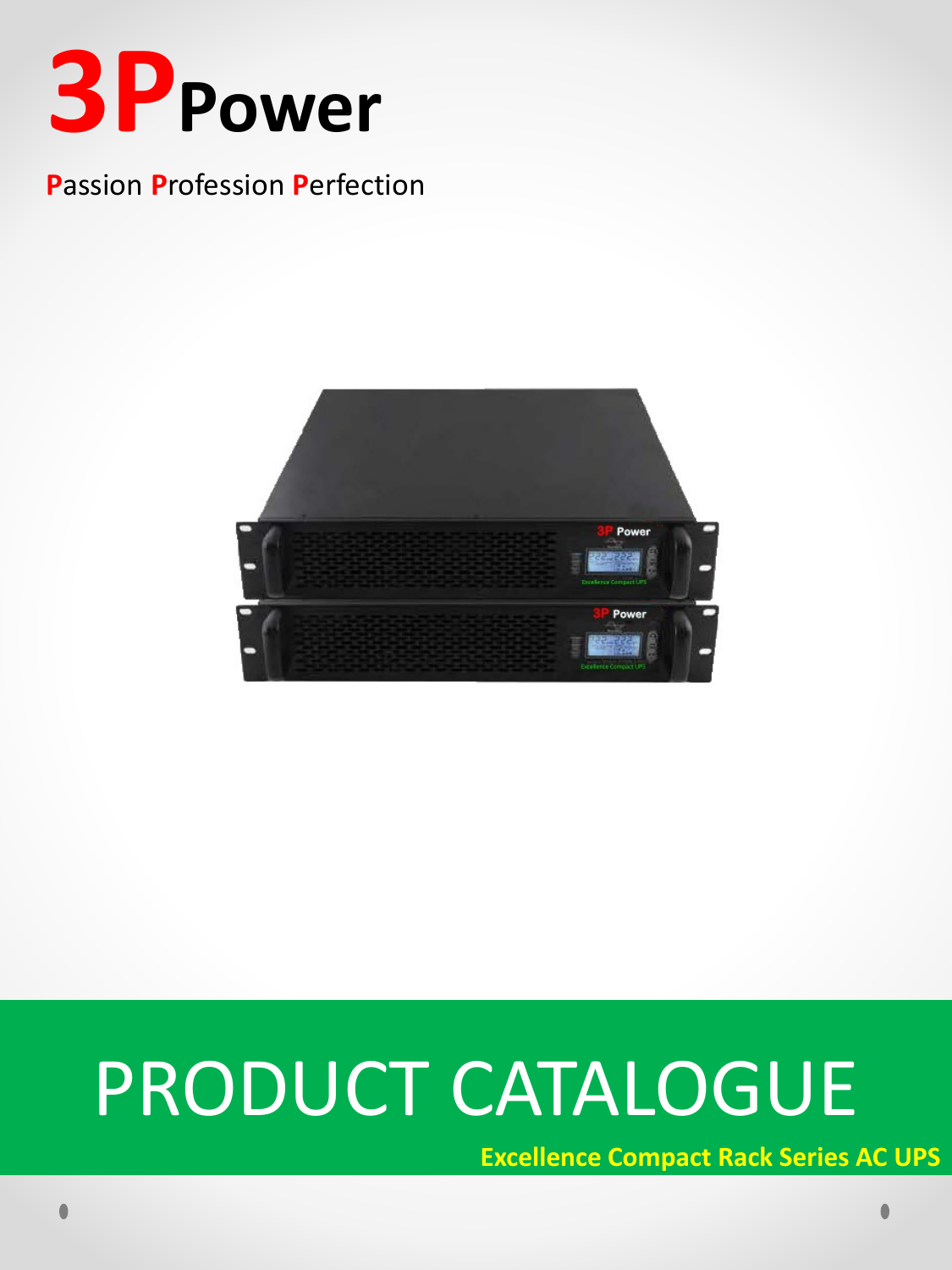

#### • **True online double conversion with DSP control**

Double isolation between input/output ,and bypass is applied to totally isolate power line noise, spikes and transients. A Digital Signal Processor (DSP) control provides an improved solution with high performance.

#### • **Robust electrical performance to prevent damage from top and bottom connections**

This UPS is designed to accept wide input voltage and frequency range to cope with the worst utility conditions. It can eliminates harmful distortion from utility power and withstand all kinds of severe impacts from various loads. It's capable to support heavy duty equipment, production equipment and DCS (Distributed Control System) system.

#### • **Colourful Multifunctional Panel**

The colorful HMI (Human Machine Interface) panel allows easy and humanized operation of the UPS. It gives access to the most important parameters: status and alarms, control commands, input, output, battery measurements (power, current, voltage, frequency and temperature) and settings. The compact series' diagnostics system includes events logging up to 100 messages, recording UPS running time and critical memories.

#### • **Eco Function**

Unique energy efficiency design under good power condition, UPS can work in ECO mode for 98% efficiency, green and energy saving.

#### **Excellence Compact Rack Series ECUR UPS are suitable for both Commercial and environment**



\* Industrial application such as Process and Control System, Instrument and Measurement, Monitoring and Security



Infrastructures application such as Hospital, Airport, Semiconductor, Water Treatment, Building and Traffic Monitoring



Energy industry application such as Oil & Gas, Petrochemicals, Power transmission and Distributions



Military application such as Security and Monitoring

#### • **Flexible battery configuration adapts different applications**

The number of batteries can be adjusted flexibly according to different power demands.

#### • **Accepts dual-mains inputs**

Excellent UPS series is allowed to connect two separate power inputs to increase operational reliability.

#### • **Fully coating PCBAs to withstand harsh environment**

All PCBAs are coated for anti-moisture, anti-electric leakage, anti-dust and anticorrosion. Its robust design is suitable for harsh environment with high temperature, high humidity, dense dust, salt or

fierce vibration.



#### • **Maximum Safety Features**

The backfeed protection device prevents any voltage backfeed in the upstream distribution board, thus ensuring the safety of the maintenance personnel.

#### • **Easy integration into existing electrical networks or generator**

During wiring connection, Excellent Series can be accessible either from top or from bottom under different environmental condition. Besides, this UPS is fully compatible with generator.

#### • **Fan Speed Control**

Intelligent fan speed control, with 4 levels varying according to load and temperature.

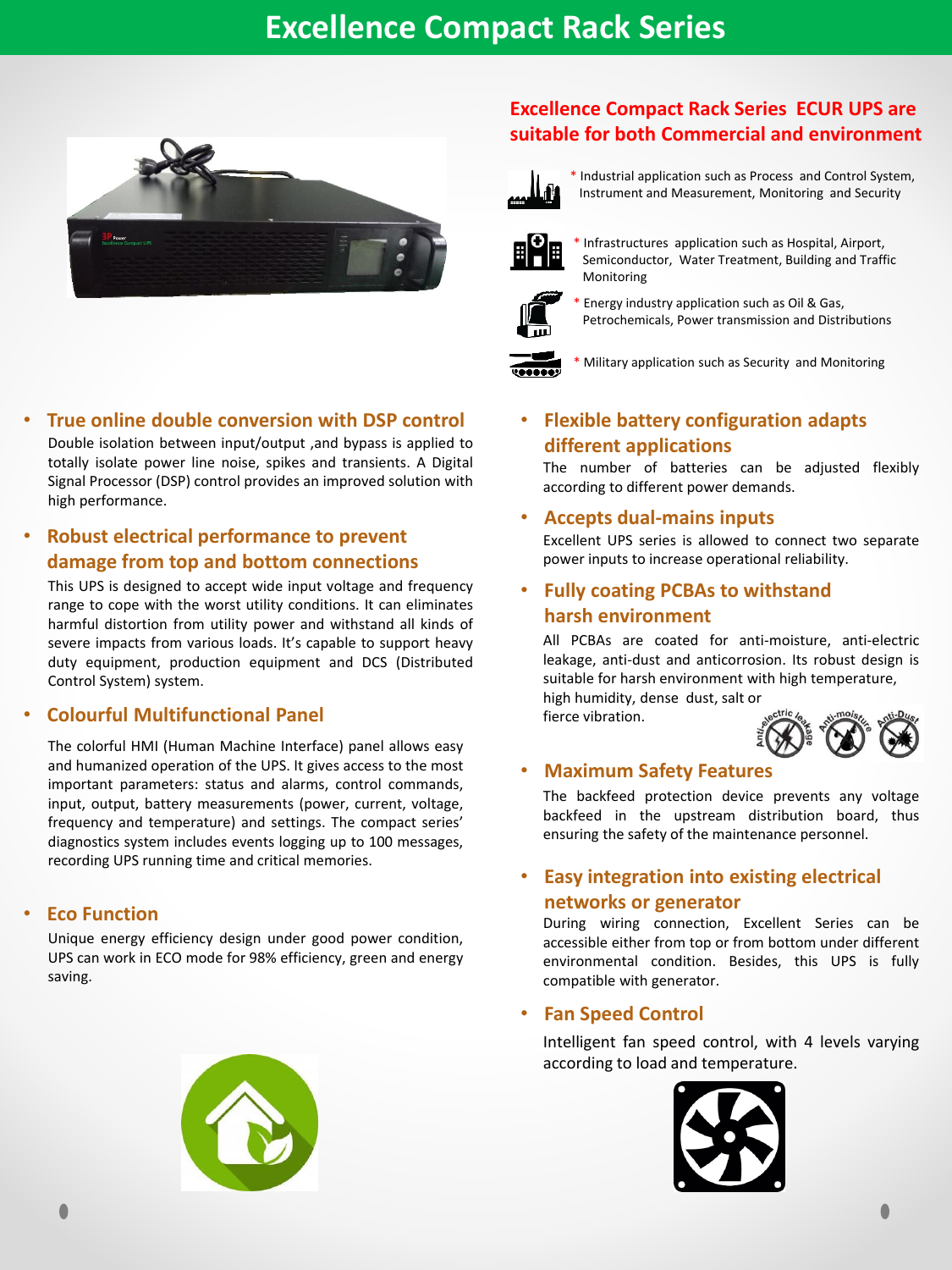## **Technical Specification - 1 Phase in / 1 Phase out**

| <b>MODEL</b>                |                                                                                 |                                         | <b>ECUR 1101</b>                                                                                                                                | <b>ECUR 1102</b>                                    | <b>ECUR 1103</b>                                    |  |  |
|-----------------------------|---------------------------------------------------------------------------------|-----------------------------------------|-------------------------------------------------------------------------------------------------------------------------------------------------|-----------------------------------------------------|-----------------------------------------------------|--|--|
| <b>CAPACITY in KVA / kW</b> |                                                                                 |                                         | 1kVA / 0.8kW<br>and the state of the state of the state                                                                                         | 2kVA / 1.8kW<br>and the state of the state of the   | <b>3kVA / 2.7kW</b>                                 |  |  |
|                             | Voltage                                                                         | Low Transfer                            | L-N: 176VAC ± 3% @ 100% Load;130 VAC ± 3% @ 50% Load<br>Or 85VAC ± 3% (Ph-N) @100% Load, 65VAC ± 3% (Ph-N) at 50% Load                          |                                                     |                                                     |  |  |
| <b>INPUT</b>                |                                                                                 | Low Back                                | L-N: 188VAC ± 3% @ 100% Load, 142VAC ± 3% @ 50% Load<br>Or 95VAC (Ph-N) at 100% Load, 75VAC (Ph-N) at 50% Load                                  |                                                     |                                                     |  |  |
|                             |                                                                                 | <b>High Transfer</b>                    | L-N: 286VAC $\pm$ 3% Or 155V $\pm$ 3%                                                                                                           |                                                     |                                                     |  |  |
|                             | High Back                                                                       |                                         | L-N: 270VAC ± 3% Or 140VAC ± 3%                                                                                                                 |                                                     |                                                     |  |  |
|                             | <b>Frequency Range</b>                                                          |                                         | 45-55Hz at 50Hz, 55-65Hz at 60Hz (Automatic Detection)                                                                                          |                                                     |                                                     |  |  |
|                             | Phase                                                                           |                                         | 1:1 Phase, L+N+G                                                                                                                                |                                                     |                                                     |  |  |
|                             | <b>Current THDi</b>                                                             |                                         | < 6% (100% Non-linear Load)<br>$\geq 0.99$                                                                                                      |                                                     |                                                     |  |  |
|                             | Power Factor                                                                    |                                         | Support                                                                                                                                         |                                                     |                                                     |  |  |
|                             | Generate Input<br>Recommended Breaker                                           |                                         | 7A                                                                                                                                              | 16A                                                 | 25A                                                 |  |  |
|                             | <b>ECO Range</b>                                                                |                                         |                                                                                                                                                 | 200 - 240VAC Or 108 - 132VAC                        |                                                     |  |  |
|                             | <b>Bypass Voltage Range</b>                                                     |                                         | 186 - 252VAC Or 102 - 138VAC                                                                                                                    |                                                     |                                                     |  |  |
|                             | <b>Current Harmonic</b>                                                         |                                         | $\leq$ 3% (100% Non-linear Load)                                                                                                                |                                                     |                                                     |  |  |
|                             | Voltage                                                                         |                                         | 208 / 220 / 230 / 240VAC or 110 / 120 / 127VAC                                                                                                  |                                                     |                                                     |  |  |
|                             | Power Factor                                                                    |                                         | 0.9                                                                                                                                             |                                                     |                                                     |  |  |
|                             | <b>Voltage Regulation</b>                                                       |                                         | ±2%                                                                                                                                             |                                                     |                                                     |  |  |
|                             | Frequency (Static Bypass Mode)                                                  |                                         | 46 - 54Hz at 50Hz, 56 - 64Hz at 60Hz                                                                                                            |                                                     |                                                     |  |  |
|                             | Frequency (Battery Mode)                                                        |                                         | 50 / 60Hz $\pm$ 0.02Hz                                                                                                                          |                                                     |                                                     |  |  |
| <b>OUTPUT</b>               | <b>Crest Factor</b>                                                             |                                         | 3:1                                                                                                                                             |                                                     |                                                     |  |  |
|                             | <b>Harmonic Distortion</b>                                                      |                                         | $\leq$ 3% THD (Linear Load)                                                                                                                     |                                                     |                                                     |  |  |
|                             |                                                                                 |                                         | $\leq$ 5% THD (Non-linear Load)                                                                                                                 |                                                     |                                                     |  |  |
|                             | Output Waveform                                                                 |                                         | Pure Sine Wave                                                                                                                                  |                                                     |                                                     |  |  |
|                             | Outlet                                                                          |                                         | <b>Universal Female Sockets</b>                                                                                                                 |                                                     |                                                     |  |  |
|                             | <b>Overload Capacity</b>                                                        |                                         | 105% < Load < 125% for 1 mins, 125% < Load < 150% for 30sec                                                                                     |                                                     |                                                     |  |  |
|                             | AC Mode                                                                         |                                         | Full Load $\geq 90\%$                                                                                                                           |                                                     |                                                     |  |  |
| <b>EFFICIENCY</b>           | <b>Battery Mode</b>                                                             |                                         | Full Load $\geq 90\%$                                                                                                                           |                                                     |                                                     |  |  |
|                             | ECO Mode                                                                        |                                         | Full Load $\geq$ 95%                                                                                                                            |                                                     |                                                     |  |  |
|                             | Number of Battery                                                               |                                         | 2 Blocks Built-in / 3 Blocks Long-run                                                                                                           | 6 Blocks Built-in / 8 Blocks Long-run               |                                                     |  |  |
|                             | <b>Battery Type</b>                                                             |                                         | Sealed Lead Acid Maintenance Free, Standard model: 12VDC 7Ah or 9Ah Built-in<br>Long-run Unit: Optional External Battery Capacity to 12VDC 60Ah |                                                     |                                                     |  |  |
|                             | <b>Backup Time</b>                                                              |                                         | Standard Unit: 5 - 12mins<br>Long-run Unit: External Battery                                                                                    | Maximum 90mins with<br><b>External Battery Pack</b> | Maximum 60mins with<br><b>External Battery Pack</b> |  |  |
| <b>BATTERY</b>              | Recharge Time to 90%                                                            |                                         | 5 Hours                                                                                                                                         | 5 Hours                                             | 5 Hours                                             |  |  |
|                             | Charge Current (Standard Unit)                                                  |                                         | 1A                                                                                                                                              | <b>NA</b>                                           | <b>NA</b>                                           |  |  |
|                             |                                                                                 | Charge Current(Long-run Unit)           | 6A                                                                                                                                              | 6A                                                  | 6A                                                  |  |  |
|                             |                                                                                 | <b>Rated Battery Voltage</b>            | 24VDC Built-in / 36VDC Long-run                                                                                                                 | 72VDC Built-in / 96VDC Long-run                     |                                                     |  |  |
|                             | Protection                                                                      |                                         | Over Voltage, Over Current, Low Voltage                                                                                                         |                                                     |                                                     |  |  |
|                             | <b>Battery Socket</b>                                                           |                                         | Anderson (Power Pole Modular Connectors)                                                                                                        |                                                     |                                                     |  |  |
| <b>TRANSFER</b>             |                                                                                 | Mains $\leftarrow$ Battery              | 0 <sub>ms</sub>                                                                                                                                 |                                                     |                                                     |  |  |
| <b>TIME</b>                 |                                                                                 | Mains $\leftarrow$ $\rightarrow$ Bypass | 0 <sub>ms</sub>                                                                                                                                 |                                                     |                                                     |  |  |
| <b>INDICATOR</b>            |                                                                                 | LCD Version (with LED)                  | Load, Battery, Input, Output, Operating Mode Information etc.                                                                                   |                                                     |                                                     |  |  |
|                             | <b>Battery Mode</b>                                                             |                                         | Sounding Every Four Seconds                                                                                                                     |                                                     |                                                     |  |  |
| <b>AUDIBLE</b>              |                                                                                 | Low Frequency                           |                                                                                                                                                 | Sounding Every Second                               |                                                     |  |  |
| <b>ALARM</b>                | Overload                                                                        |                                         | Sounding Twice Every Second                                                                                                                     |                                                     |                                                     |  |  |
|                             | Fault<br>Unit Dimension UPS $\rightarrow$                                       |                                         | 485 * 480 * 88 (2U)                                                                                                                             | <b>Continuously Sounding</b><br>485 * 480 * 88 (2U) | 485 * 480 * 88 (2U)                                 |  |  |
|                             |                                                                                 |                                         | 485 * 480 * 88 (2U)                                                                                                                             | 485 * 480 * 88 (2U)                                 | 485 * 480 * 88 (2U)                                 |  |  |
|                             | (D * W * H)mm Battery Pack $\rightarrow$                                        |                                         | 600 * 580 * 300 For 2 units                                                                                                                     | 600 * 580 * 300 For 2 units                         | 600 * 580 * 300 For 2 units                         |  |  |
|                             | Packing Dimension UPS $\rightarrow$<br>(D * W * H)mm Battery Pack $\rightarrow$ |                                         | 600 * 580 * 200                                                                                                                                 | 600 * 580 * 200                                     | 600 * 580 * 200                                     |  |  |
| <b>PHYSICAL</b>             | Standard Unit Net/Gross (kg)                                                    |                                         | 32/35                                                                                                                                           | 34/36                                               | 37/39                                               |  |  |
|                             | Long-run Unit Net/Gross (kg)                                                    |                                         | 16/18                                                                                                                                           |                                                     | 20/23                                               |  |  |
|                             | <b>Operating Environment</b>                                                    |                                         | 18/20<br>$0-40^{\circ}$ C                                                                                                                       |                                                     |                                                     |  |  |
|                             | <b>Relative Humidity</b>                                                        |                                         | 0-90% (non-condensing)                                                                                                                          |                                                     |                                                     |  |  |
|                             | Altitude                                                                        |                                         | < 1500m, when > 1500m, derating                                                                                                                 |                                                     |                                                     |  |  |
|                             | Noise Level                                                                     |                                         | < 55db at 1 Meter                                                                                                                               |                                                     |                                                     |  |  |
| <b>INTERFACE</b>            |                                                                                 | Standard: USB and AS400, Option: SNMP   |                                                                                                                                                 |                                                     |                                                     |  |  |
|                             |                                                                                 |                                         |                                                                                                                                                 |                                                     |                                                     |  |  |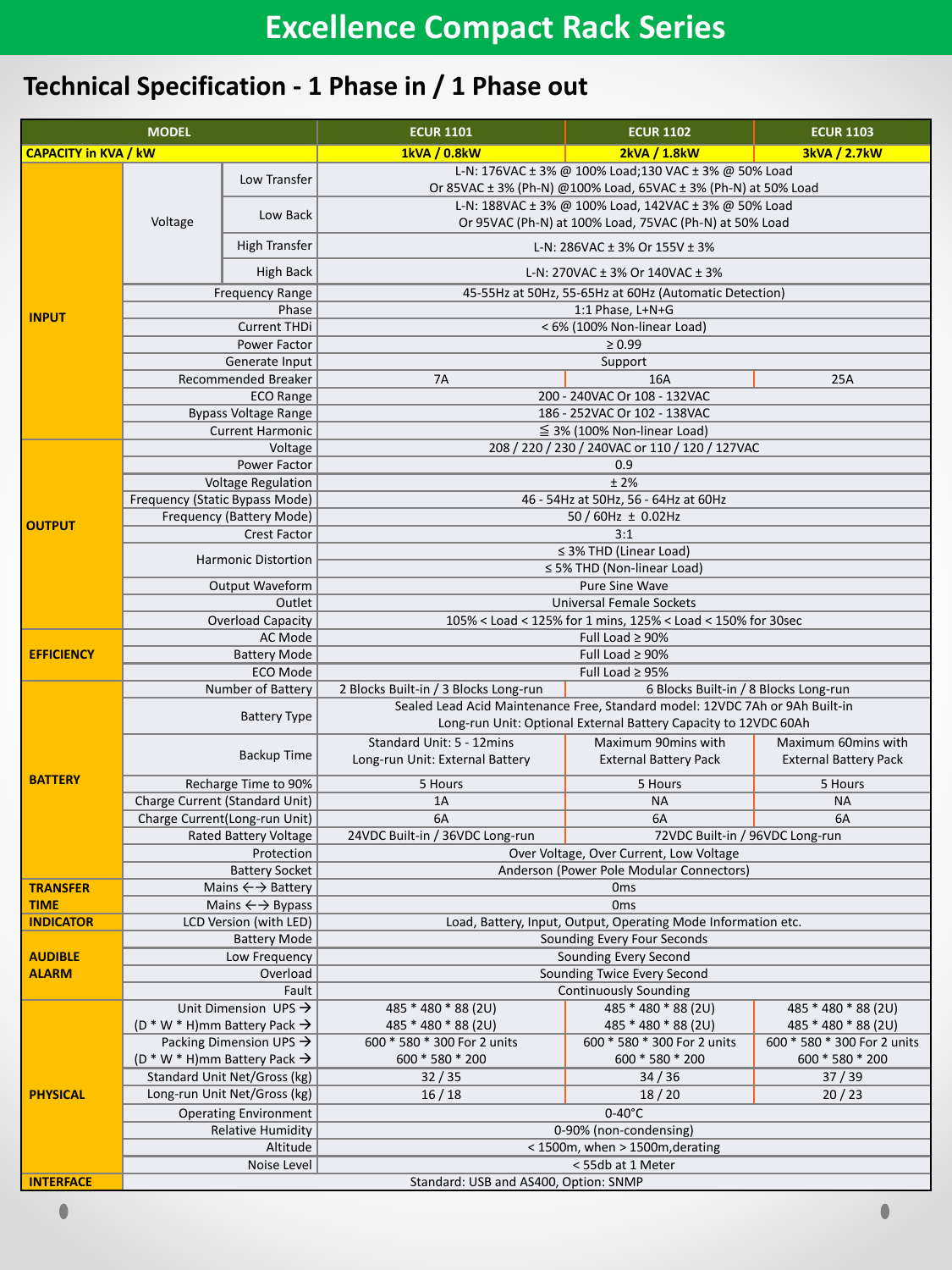## **Technical Specification - 1 Phase in / 1 Phase out**

| <b>MODEL</b>                |                                                                                            |                                        | <b>ECUR 1106</b>                                                                                                       | <b>ECUR 1110</b>                            |  |  |  |
|-----------------------------|--------------------------------------------------------------------------------------------|----------------------------------------|------------------------------------------------------------------------------------------------------------------------|---------------------------------------------|--|--|--|
| <b>CAPACITY in kVA / kW</b> |                                                                                            |                                        | 6kVA / 5.4kW                                                                                                           | 10kVA / 9.0kW                               |  |  |  |
| <b>INPUT</b>                |                                                                                            | Low Transfer                           | L-N: 176VAC ± 3% @ 100% Load;130 VAC ± 3% @ 50% Load<br>Or 85VAC ± 3% (Ph-N) @100% Load, 65VAC ± 3% (Ph-N) at 50% Load |                                             |  |  |  |
|                             | Voltage                                                                                    | Low Back                               | L-N: 188VAC ± 3% @ 100% Load, 142VAC ± 3% @ 50% Load<br>Or 95VAC (Ph-N) at 100% Load, 75VAC (Ph-N) at 50% Load         |                                             |  |  |  |
|                             |                                                                                            | <b>High Transfer</b>                   | L-N: 286VAC $\pm$ 3%                                                                                                   |                                             |  |  |  |
|                             | High Back                                                                                  |                                        | L-N: 270VAC $\pm$ 3%                                                                                                   |                                             |  |  |  |
|                             | <b>Frequency Range</b>                                                                     |                                        | 40Hz-70Hz, Tracking Range 46-54Hz at 50Hz, 56-64Hz at 60Hz                                                             |                                             |  |  |  |
|                             | Phase                                                                                      |                                        | 1:1 Phase, L+N+G                                                                                                       |                                             |  |  |  |
|                             | <b>Current THDi</b>                                                                        |                                        | < 6% (100% Non-linear Load)                                                                                            |                                             |  |  |  |
|                             | Power Factor                                                                               |                                        | ≥ 0.99 at 100% Load                                                                                                    |                                             |  |  |  |
|                             | Generate Input                                                                             |                                        | Support                                                                                                                |                                             |  |  |  |
|                             | Recommended Breaker                                                                        |                                        | 32A<br>63A                                                                                                             |                                             |  |  |  |
|                             | <b>ECO Range</b>                                                                           |                                        | 200 - 240VAC Or 108 - 132VAC                                                                                           |                                             |  |  |  |
|                             | <b>Bypass Voltage Range</b>                                                                |                                        | 186 - 252VAC Or 102 - 138VAC                                                                                           |                                             |  |  |  |
|                             | <b>Current Harmonic</b>                                                                    |                                        | $\leq$ 3% (100% Non-linear Load)                                                                                       |                                             |  |  |  |
|                             | Voltage                                                                                    |                                        | 208 / 220 / 230 / 240VAC                                                                                               |                                             |  |  |  |
|                             | Power Factor                                                                               |                                        | 0.9                                                                                                                    |                                             |  |  |  |
|                             | <b>Voltage Regulation</b>                                                                  |                                        | ±1%                                                                                                                    |                                             |  |  |  |
| <b>OUTPUT</b>               | Frequency (Static Bypass Mode)                                                             |                                        | 46 - 54Hz at 50Hz, 56 - 64Hz at 60Hz                                                                                   |                                             |  |  |  |
|                             | Frequency (Battery Mode)                                                                   |                                        | $\frac{1}{50}$ /60Hz ± 0.1Hz                                                                                           |                                             |  |  |  |
|                             | <b>Crest Factor</b>                                                                        |                                        | 3:1                                                                                                                    |                                             |  |  |  |
|                             | <b>Harmonic Distortion</b>                                                                 |                                        | $\leq$ 3% THD (Linear Load)                                                                                            |                                             |  |  |  |
|                             |                                                                                            |                                        | ≤ 6% THD (Non-linear Load)<br>Pure Sine Wave                                                                           |                                             |  |  |  |
|                             | <b>Output Waveform</b><br>Outlet                                                           |                                        | <b>Universal Female Sockets</b>                                                                                        |                                             |  |  |  |
|                             | <b>Overload Capacity</b>                                                                   |                                        | 105% < Load < 125% for 1min, 125% < Load < 150% for 30sec                                                              |                                             |  |  |  |
|                             | AC Mode                                                                                    |                                        | 92% at Full Load                                                                                                       |                                             |  |  |  |
| <b>EFFICIENCY</b>           |                                                                                            | <b>Battery Mode</b>                    | 90% at Battery Mode                                                                                                    |                                             |  |  |  |
|                             | Number of Battery                                                                          |                                        | 16 Blocks per string                                                                                                   |                                             |  |  |  |
|                             | <b>Battery Type</b>                                                                        |                                        | Sealed Lead Acid Maintenance Free, Standard model: 12VDC 7Ah for 6kVA or 9Ah for 10kVA                                 |                                             |  |  |  |
| <b>BATTERY</b>              | Backup Time                                                                                |                                        | Long-run Unit: Optional External Battery Capacity 12VDC 60Ah<br>Maximum 30mins with External Battery Pack              | Maximum 15mins with External Battery Pack   |  |  |  |
|                             | Recharge Time to 90%                                                                       |                                        | 5 Hours                                                                                                                | 5 Hours                                     |  |  |  |
|                             |                                                                                            | Charge Current (Standard Unit)         | 1A                                                                                                                     | 1A                                          |  |  |  |
|                             | Charge Current(Long-run Unit)                                                              |                                        | 1A Built-in, 6A Long-run and > 6A as Option                                                                            | 1A Built-in, 6A Long-run and > 6A as Option |  |  |  |
|                             |                                                                                            | <b>Rated Battery Voltage</b>           | 192VDC                                                                                                                 | 192VDC                                      |  |  |  |
| <b>TRANSFER</b>             |                                                                                            | Mains $\leftarrow \rightarrow$ Battery | 0 <sub>ms</sub>                                                                                                        |                                             |  |  |  |
| <b>TIME</b>                 |                                                                                            | Mains $\leftarrow \rightarrow$ Bypass  | 0 <sub>ms</sub>                                                                                                        |                                             |  |  |  |
| <b>INDICATOR</b>            |                                                                                            | <b>LCD Panel</b>                       | Load, Battery, Input, Output, Operating Mode Information etc.                                                          |                                             |  |  |  |
|                             | <b>Battery Mode</b>                                                                        |                                        | Sounding Every Four Seconds (Can be muted)                                                                             |                                             |  |  |  |
| <b>AUDIBLE</b>              | Sounding Every Second<br>Low Battery                                                       |                                        |                                                                                                                        |                                             |  |  |  |
| <b>ALARM</b>                |                                                                                            | Overload                               |                                                                                                                        | Sounding Every Second                       |  |  |  |
|                             | Fault                                                                                      |                                        | <b>Continuously Sounding</b>                                                                                           |                                             |  |  |  |
| <b>PHYSICAL</b>             |                                                                                            | Unit Dimension UPS $\rightarrow$       | 600 * 485 * 130 (3U)                                                                                                   | 660 * 485 * 130 (3U)                        |  |  |  |
|                             | (D * W * H)mm Battery Pack $\rightarrow$                                                   |                                        | 580 * 485 * 130 (3U)                                                                                                   | 580 * 485 * 130 (3U)                        |  |  |  |
|                             | Packing Dimension UPS $\rightarrow$                                                        |                                        | 640 * 540 * 166                                                                                                        | 700 * 540 * 166                             |  |  |  |
|                             | (D * W * H)mm Battery Pack $\rightarrow$                                                   |                                        | 610 * 468 * 166                                                                                                        | 610 * 468 * 166                             |  |  |  |
|                             | Std Unit Net/Gross (kg) UPS $\rightarrow$                                                  |                                        | 22/25                                                                                                                  | 27/30                                       |  |  |  |
|                             | Battery Pack $\rightarrow$<br>Long-run Unit Net/Gross (kg)                                 |                                        | 55/58<br>22/25                                                                                                         | 55/58<br>27/30                              |  |  |  |
|                             |                                                                                            |                                        |                                                                                                                        |                                             |  |  |  |
|                             | <b>Operating Environment</b><br><b>Relative Humidity</b>                                   |                                        | $0-40^{\circ}$ C<br>0-90% (non-condensing)                                                                             |                                             |  |  |  |
|                             | Altitude                                                                                   |                                        | < 1500m, when > 1500m, de-rating                                                                                       |                                             |  |  |  |
|                             | Noise Level                                                                                |                                        | < 55db at 1 Meter                                                                                                      | < 58db at 1 Meter                           |  |  |  |
| <b>INTERFACE</b>            | Standard: Smart RS232/USB, Option: SNMP Power Management From SNMP Manager and Web Browser |                                        |                                                                                                                        |                                             |  |  |  |
| <b>PARALLEL</b>             |                                                                                            |                                        |                                                                                                                        |                                             |  |  |  |
| <b>TECHNOLOGY</b>           | Advanced N+1 Redundancy Parallel Technology with Maximum 6 Units                           |                                        |                                                                                                                        |                                             |  |  |  |